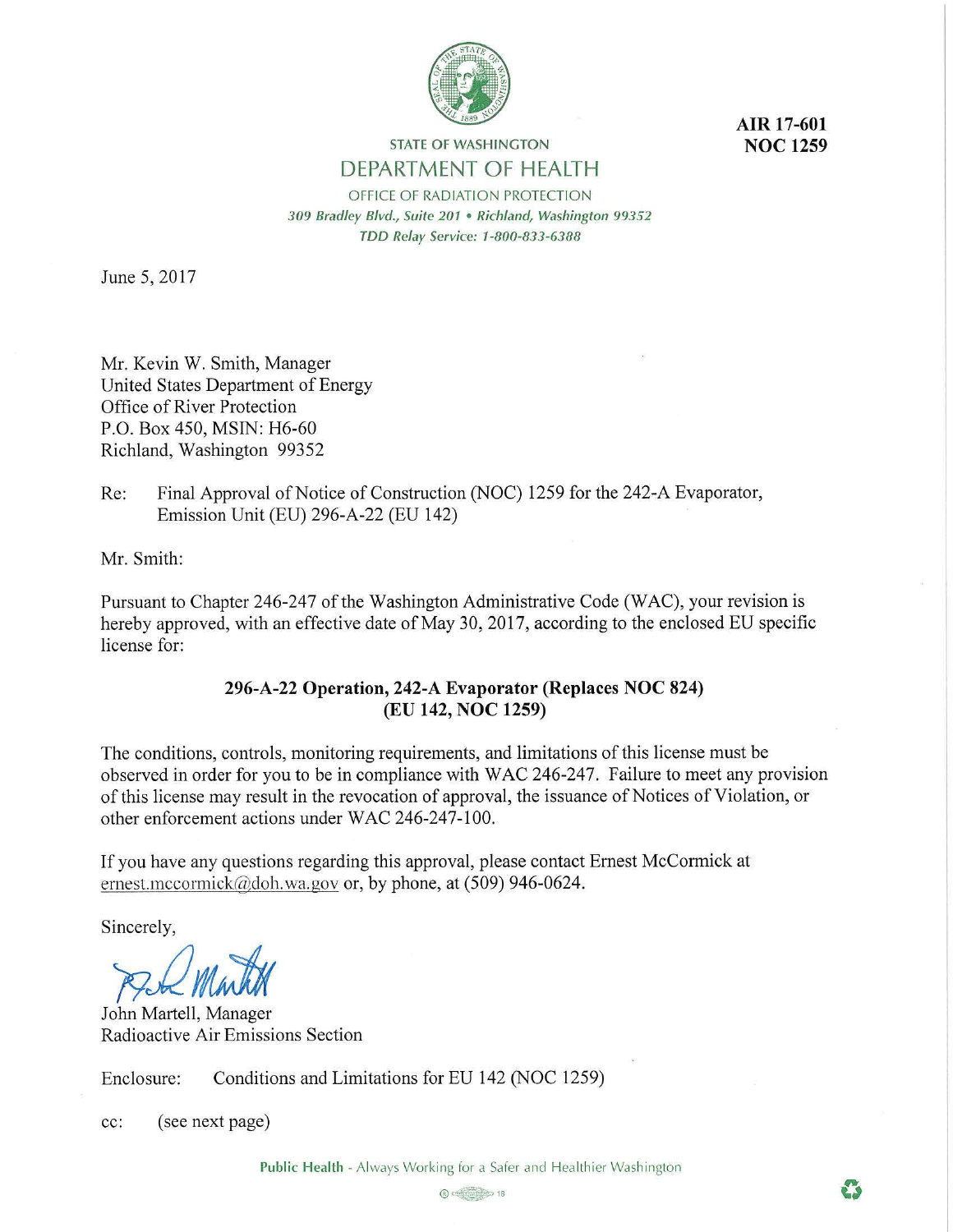Mr. Kevin W. Smith June 5, 2017 Page 2 of 2

cc: Ruth Allen, WRPS Matthew Barnett, PNNL Lilyann Bauder, Ecology Shawna Berven, WDOH Lucinda Borneman, WRPS Lee Bostic, BNI Dennis Bowser, USDOE-ORP Frank Carleo, CHPRC Cliff Clark, USDOE-RL Jack Donnelly, WRPS Dennis Faulk, EPA Eric Faust, USDOE-RL Gary Fritz, MSA Philip Gent, Ecology Robert Haggard, BNI Daniel Heuston, Ecology Jessica Joyner, WRPS Reed Kaldor, MSA Paul Karschnia, CHPRC Jim McAuley, EPA Ernest McCormick, WDOH Bryan Trimberger, USDOE-ORP Randy Utley, WDOH Jeff Voogd, WRPS Environmental· Portal RAES Tracking: Line 17-75; EU 142; NOC 1259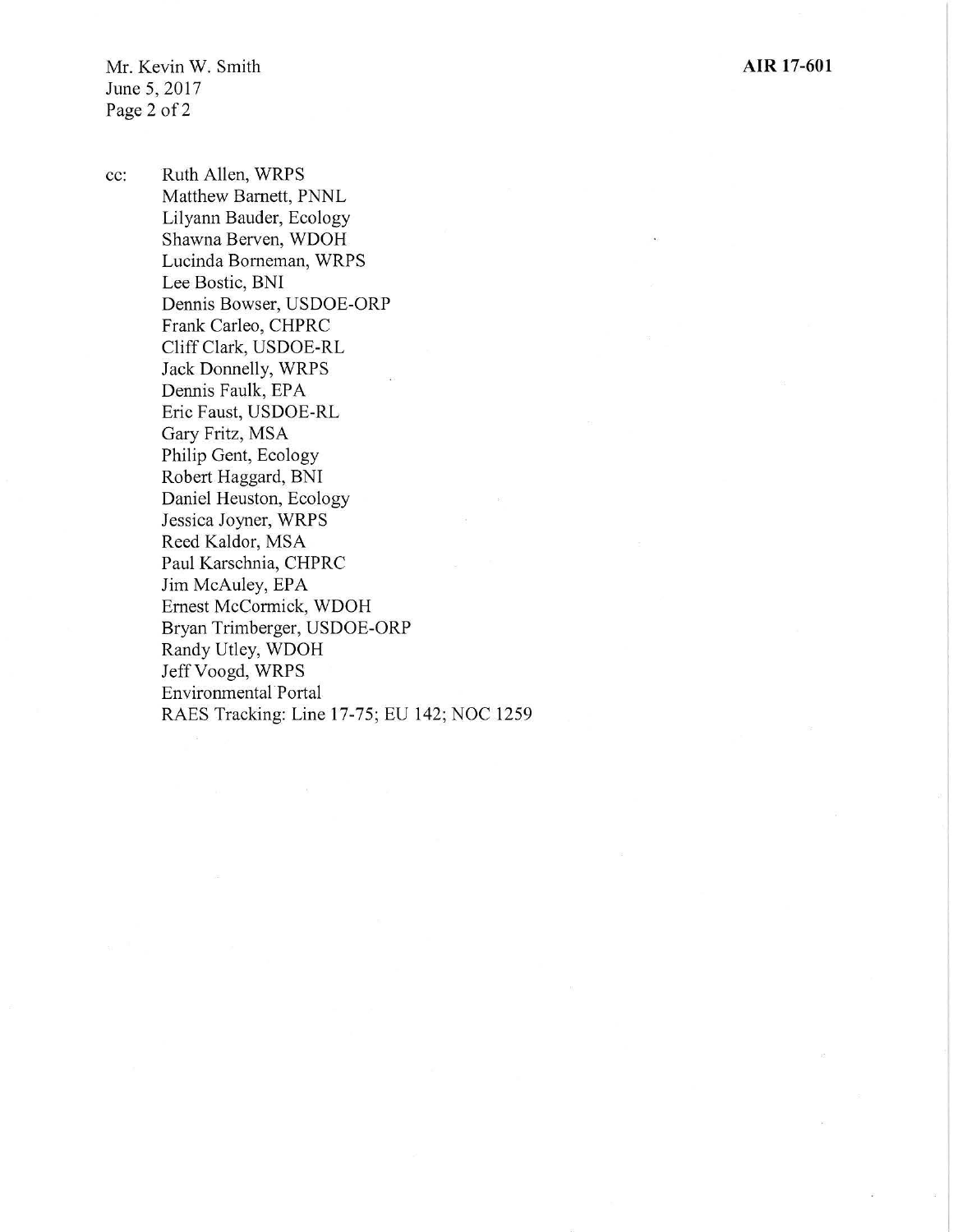### **200E P-242A-002**

### **296-A-22**

This is a MINOR, ACTIVELY ventilated emission unit.

242-A Evaporator

## **Emission Unit Information**

Stack Height: 111.45 ft. 33.97 m. Stack Diameter 0.48 ft.

0.15 m.

Average Stack Effluent Temperature: 120 degrees Fahrenheit. 49 degrees Celsius.

Average Stack ExhaustVelocity: 48.00 ft/second. 14.63 m/second.

**Abatement Technology** ALARACT WAC 246-247-040(4)

state only enforceable: WAC 246-247-010(4), 040(5), 060(5)

| Zone or Area | <b>Abatement Technology</b> | Required # of Units | <b>Additional Description</b>            |  |
|--------------|-----------------------------|---------------------|------------------------------------------|--|
|              | Heater                      |                     |                                          |  |
|              | <b>HEPA</b>                 |                     | In series                                |  |
|              | Fan                         |                     | Fan operates during 242-A<br>processing. |  |
|              | Prefilter                   |                     |                                          |  |
|              | Deentrainer                 |                     |                                          |  |

# **Monitoring Requirements**

state enforceable: WAC 246-247-040(5), 060(5), and federally enforceable: 40 CFR 61 subpart H

| <b>Federal and State</b>                        | <b>Monitoring and Testing</b>                                                                                                                                       | Radionuclides Requiring                                                                                                     | Sampling                                                                       |
|-------------------------------------------------|---------------------------------------------------------------------------------------------------------------------------------------------------------------------|-----------------------------------------------------------------------------------------------------------------------------|--------------------------------------------------------------------------------|
| Regulatory                                      | Requirements                                                                                                                                                        | Measurement                                                                                                                 | Frequency                                                                      |
| 40 CFR $61.93(b)(4)(i)$<br>& WAC 246-247-075(3) | During campaigns: 40<br>CFR 60, Appendix A.<br>Method 2: 40 CFR 61.<br>Appendix B, Method 114:<br>During non-campaigns: 40<br>CFR 61, Appendix B,<br>Method 114(3). | Campaign: TOTAL ALPHA,<br>TOTAL BETA, 137Cs, 90Sr,<br>239Pu, 238Pu, and 241Am.<br>Non-Campaign: Total Alpha,<br>Total Beta. | One week sample per<br>quarter, and<br>continuous sampling<br>during campaign. |

#### **Sampling Requirements** Record Sample

#### **Additional Requirements**

Additional monitoring or sampling requirements established by this License will be listed in the Conditions and Limitations section, if applicable.

**Operational Status** This emission unit is a Vessel Vent exhauster that is used to ventilate the process equipment including the evaporator vessel, C-100 tank and associated piping. The emission unit is a building/facility exhauster ventilation system that operates intermittently.

# **This Emission Unit has 1 active Notice(s) of Construction.**

| Project Title                                           |            | Approval # Date Approved NOC ID |      |
|---------------------------------------------------------|------------|---------------------------------|------|
| 296-A-22 Operation, 242-A Evaporator (Replaces NOC 824) | AIR 17-601 | 5/30/2017                       | 1259 |

# **Conditions (state only enforceable: WAC 246-247-040(5), 060(5) if not specified)**

- 1) The total abated emission limit for this Notice of Construction is limited to 5.00E-07 mrem/year to the Maximally Exposed Individual (WAC 246-247-040(5)). The total limit on the Potential-To-Emit for this Notice of Construction is limited to 1.00E-03 mrem/year to the Maximally Exposed Individual (WAC 246-247-030(21)).
- 2) This approval applies only to those activities described below. No additional activities or variations on the approved activities that constitute a "modification" to the emission unit, as defined in WAC 246-247-030(16), may be conducted.

The 242-A Evaporator facility is used to reduce the volume of waste solutions that do not self-boil , and thus reduce the number of underground double-shell tanks required for waste storage. The *2-12-A* Evaporator employs